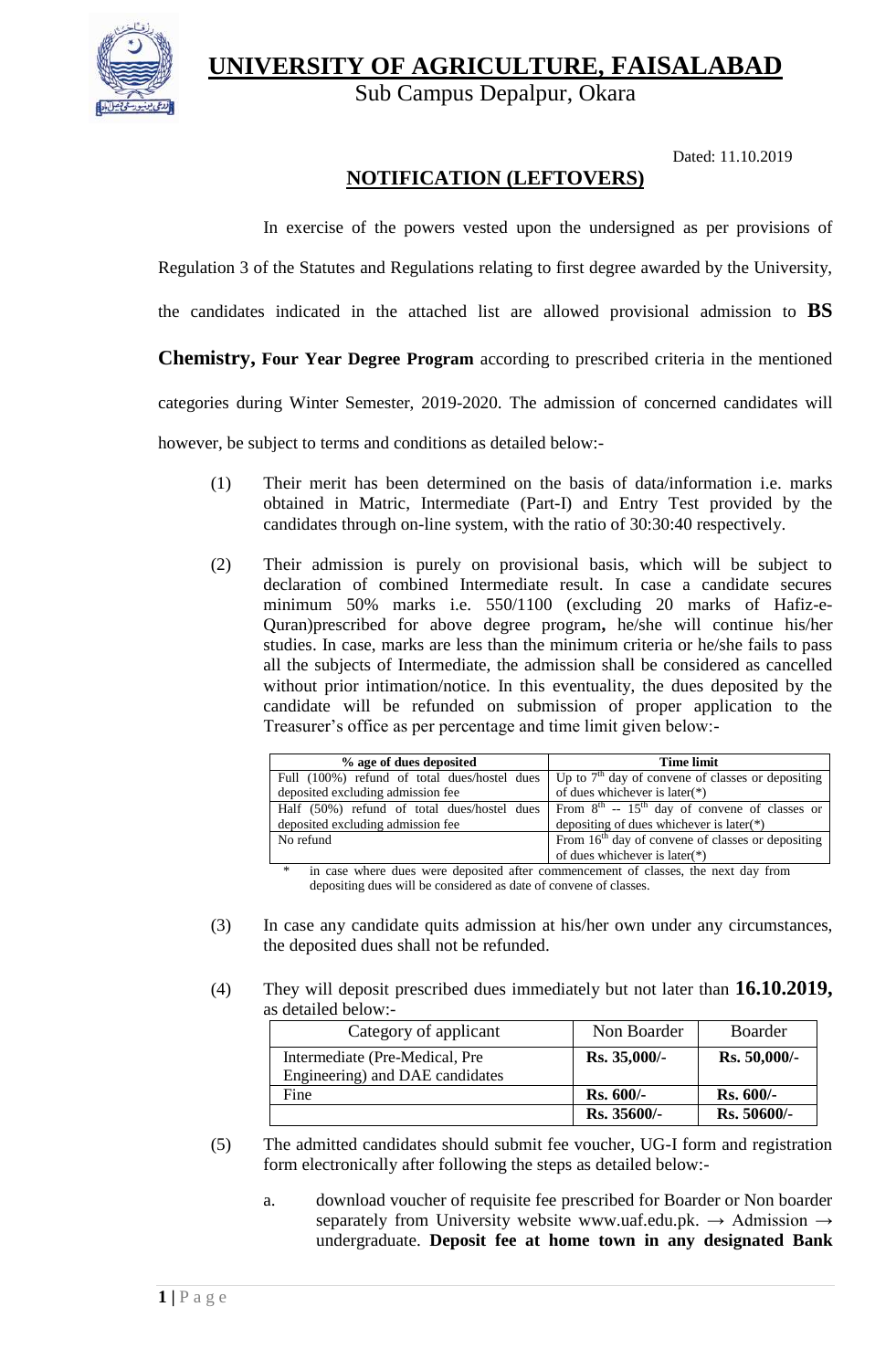#### **Branch through online TBD account and avoid carrying cash to Campus for safety reasons**.

- b. after depositing dues, download courses enlistment form(UG-I) prescribed for above degree as well as University Registration form(E-2) from website and complete the same in all respects. Hard copies of UG-I and Registration Form(E-2) are also available in Office of the undersigned.
- c. hard copy of fee voucher, UG-I and E-2 form complete in all respect and **attested** copies of following educational documents be submitted by hand as a pre-requisite for completion of admission/enrolment formalities. These documents should reach in Office of the undersigned **not later than 16.10.2019,** failing which the provisional admission shall be cancelled without any further notice/information:-
	- (i) Five latest coloured photographs of  $1.5 \times 2$ " size with light blue background.
	- (ii) Four copies of Matric Certificate or detail marks indicating date of birth. If DMC has been submitted due to non-issuance of Matric Certificate, the applicant should have to submit the same within one year from admission for completion of record, failing which he/she shall not be allowed to continue studies.
	- (iii) Two copies of character certificate issued by the Headmaster/ Headmistress/Head of Institution last attended at Matric level.
	- (iv) Four copies of Intermediate (Part-I)/equivalent certificate or detail marks. It should be noted that downloaded detail marks/result card, is not acceptable.

Such candidates are required to submit combined Intermediate result card(Part-I &II) along with character certificate issued by the Institution last attended in this office **within one month** after declaration of result, failing which they will not be allowed to sit in the classes and appear in mid-term examination.

- (v) declaration for studies and undertaking for desisting of Politics on separate judicial papers worth Rs. 200/- each as per specimen displayed on the Notice Boards and available on website.
- (vi) submission of medical fitness certificate on the prescribed format available on website issued by the Medical Officer of a Government Hospital, MBBS Practitioner(Registered with PMDC) or Medical Officer(s) of University **within one month** after issuance of notification.

## (6) **It should be noted that:-**

- (i) after depositing dues/completion of enrolment formalities in a specific degree program, if any candidate desires to change degree (where he/she was selected provisionally but did not deposit dues/complete admission/enrolment formalities), he/she will be allowed to do so only **ONCE**. This permission will however, be allowed after display of  $3<sup>rd</sup>$  merit list subject to the condition that seat(s) is/are available in the desired program. The candidate allowed shifting of degree programs, will have to pay the difference of dues(between admitted and shifted degree programs), if any. In the case of less dues, the same will be refunded after following the prescribed procedure, time frame given under sub-para 2 of this notification.
- (ii) If any candidate is later on selected in a degree program other than above at Sub Campus or vice versa and is interested to join studies at there, he/she is not required to deposit dues/complete admission/enrolment formalities afresh. The dues, UG-I, E-2 forms with other documents submitted for previous degree, will be